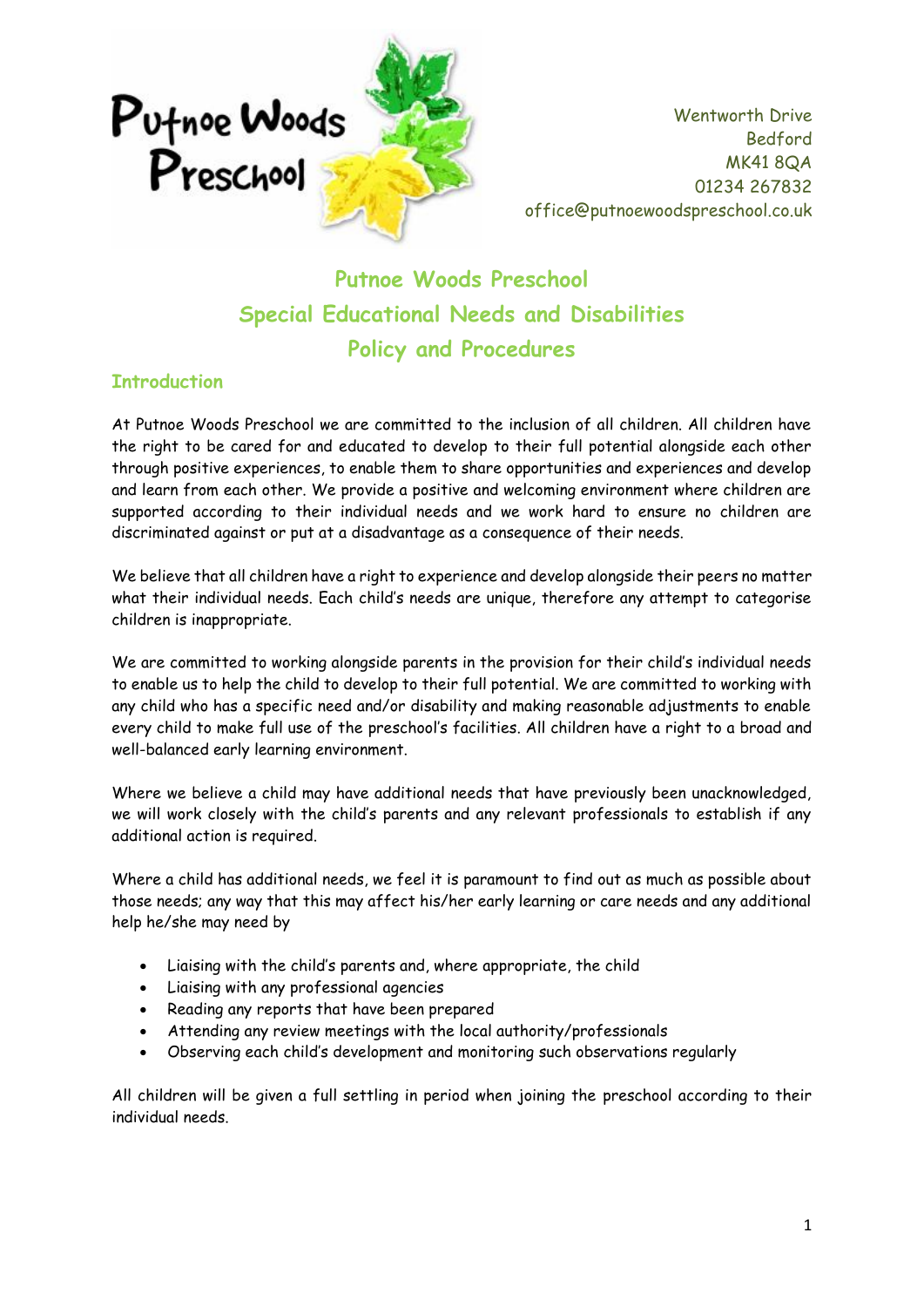

### **Putnoe Woods Preschool will:**

- Recognise each child's individual needs and ensure all staff are aware of, and have regard for, the Special Educational Needs Code of Practice when assessing and identifying a child`s needs
- Include all children and their families in our provision.
- Provide all staff opportunities to develop understanding of SEND by attending specific training relating to SEND
- Refresh staff knowledge when new legislation begins that affects the current copy of the SEND Code of Practice
- Provide training to all practitioners to help support parents and children with special educational difficulties and/or disabilities
- Develop and maintain a core team of staff who are experienced in the care of children with additional needs
- Identify a LEAD Special Educational Needs and Disabilities Co-ordinator who is experienced in the care and assessment of children with additional needs

### **The staff at Putnoe Woods Preschool will:**

- Identify those children who have specific High Incidence or Low Incidence needs and how those needs are met through a range of different strategies
- Remain responsible for working with the child on a daily basis and for planning and delivering an individualised programme under the leadership of the LEAD SENDCO
- Ensure that children who learn quicker, e.g. gifted and talented children are also supported
- Share any statutory and other assessments made by the preschool with parents and support parents in seeking any help they or the child may need
- Work in partnership with parents and other agencies in order to meet individual children's needs, including the education, health and care authorities, and seek advice, support and training where required
- Monitor and review our practice and provision and, if necessary, make adjustments, and seek specialist equipment and services if needed
- Ensure that all children are treated as individuals/equals and are encouraged to take part in every aspect of the preschool day according to their High incidence or Low Incidence needs
- Encourage children to value and respect others
- Challenge inappropriate attitudes and practices
- Promote positive images and role models during play experiences of those with additional needs wherever possible
- Celebrate diversity in all aspects of play and learning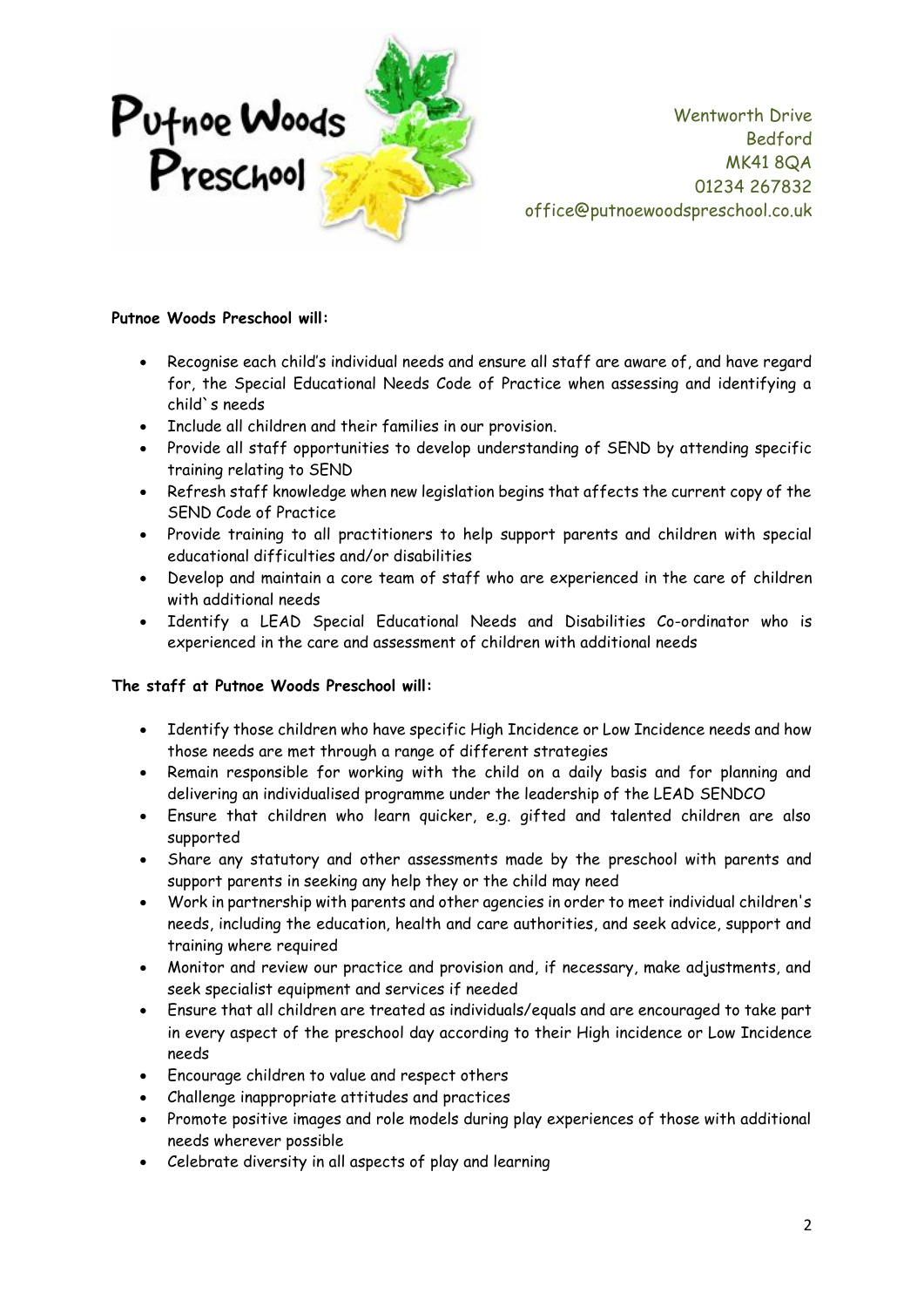

Our preschool LEAD Special Education Needs and Disabilities Co-ordinator is **Caroline Statham.**

### **The role of the LEAD SENDCO is to:**

- Effectively communicate to staff/professionals, leading by example
- Be a good role model to other staff and show good practice ethic
- Take the lead role in all assessments of the child's particular strengths and weaknesses
- Support the child in discussion with colleagues and in monitoring and subsequently reviewing the action taken and any future actions
- Liaise with parents regulary keeping them informed of the action taken to help the child, and of the outcome of this action
- Be able to implement individual plans specific to each child
- Have a good working relationship with all staff to make sure there are systems in place to plan, do, assess, review and evaluate regularly
- Use appropriate methods of record keeping that help plan and support future interventions / reporting such as Educational Health Care Plans

# **Methods to Achieve This**

- Designate a named member of staff to be the LEAD Special Educational Needs and Disability Co-ordinator (SENDCO) and share their name with parents
- Undertake formal Progress Checks and Assessments of all children in accordance with the SEND Code of Practice.
- Provide a statement showing how we provide for children with High Incidence or Low Incidence needs and share this with staff, parents and other professionals
- Ensure that the provision for children with High Incidence or Low Incidence needs is the responsibility of all members of staff
- Ensure that our inclusive admissions practice includes equality of access and opportunity
- Ensure that our physical environment is as far as possible suitable for children and adults with disabilities
- Work closely with parents to create and maintain a positive partnership which supports their child(ren)
- Ensure that parents are informed at all stages of the assessment, planning, provision and review of their child's care and education
- Provide parents with information on sources of independent advice and support
- Liaise with other professionals involved with children with High/Low Incidence needs and their families, including transfer arrangements to other settings and schools
- We work closely with the next school or care setting and meet with them to discuss the child's needs to ensure information exchange and continuity of care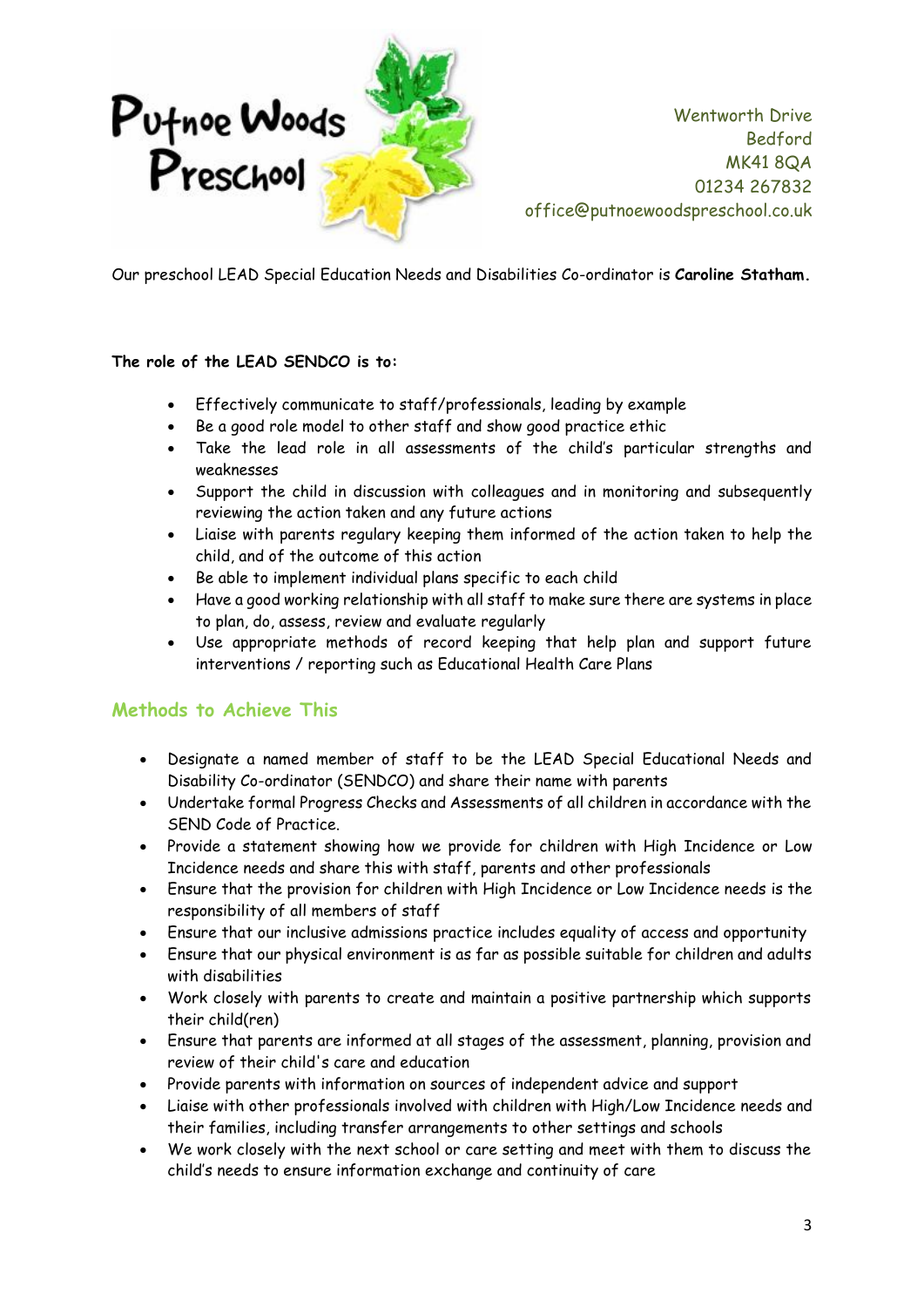

- Use the graduated response system (assess, plan, do, review) for identifying, assessing and responding to High/Low Incidence needs.
- Provide a broad and balanced early learning environment for all children with special educational needs and/or disabilities
- Provide differentiated activities to meet all individual needs and abilities
- Use a system of planning, implementing, monitoring, evaluating and reviewing Individual Educational Plans (IEPs) for children with High/Low Incidence and discuss these with parents
- Review IEPs regularly every 6 weeks and hold review meetings with parents at this time
- Ensure that children with High/Low Incidence and their parents are consulted at all stages of the graduated response, taking into account their levels of ability
- Use a system for keeping records of the assessment, planning, provision and review for High/Low Incidence needs.
- Provide resources (human and financial) to implement our SEND policy
- Ensure the privacy of children with High/Low Incidence needs when intimate care is being provided
- Use the local authorities Assessment Framework (Early Years SEND Guidance, EHA, Early Years SEND Guidance, Early Years Communication and Language Toolkit) to monitor and assess children`s developmental progress.
- Provide in-service training for practitioners and volunteers
- Raise awareness of any specialism the setting has to offer, e.g. Makaton trained staff, Epilepsy training.
- Ensure the effectiveness of our SEN/disability provision by collecting information from a range of sources e.g. IEP reviews, staff and management meetings, parental and external agencies' views, inspections and complaints. This information is collated, evaluated and reviewed annually using the NASAN SEND Audit tool
- Provide a complaints procedure and make available to all parents in a format that meets their needs e.g. Braille, audio, large print, additional languages
- Monitor and review our policy annually.

# **Effective Assessment of the Need for Early Help**

Local agencies should work together to put processes in place for the effective assessment of the needs of individual children who may benefit from early help services.

Children and families may need support from a wide range of local agencies.

Where a child and family would benefit from coordinated support from more than one agency (e.g. education, health, housing, police) there should be an inter-agency assessment. These Early Help Assessments should identify what support framework will help the child and family and also decide how future interventions like an EHC Plan can help them in the future.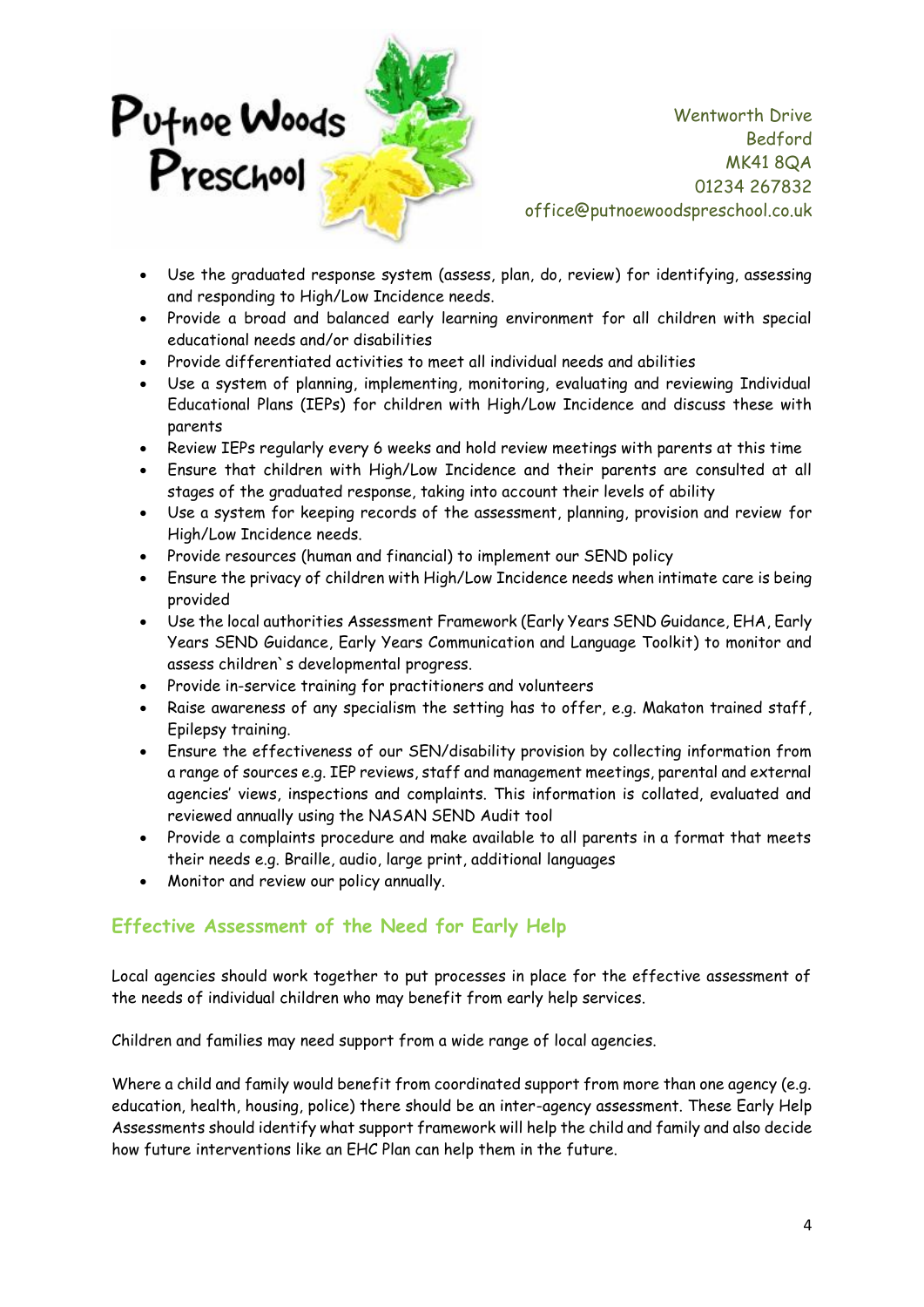

The Early Help Assessment should be undertaken by a lead professional who should provide support to the child and family, act as an advocate on their behalf and coordinate the delivery of support services. The lead professional role could be undertaken by a General Practitioner (GP), family support worker, teacher, health visitor and/or special educational needs coordinator. Decisions about who should be the lead professional should be taken on a case by case basis and should be informed by the child and their family.

For an Early Help Assessment to be effective:

- The assessment should be undertaken with the agreement of the child and their parents or carers. It should involve the child and family as well as all the professionals who are working with them;
- A teacher, GP, health visitor, early years' worker or other professional should be able to discuss concerns they may have about a child and family with a social worker in the local authority. Local authority children's social care should set out the process for how this will happen; and
- If parents and/or the child do not consent to an early help assessment, then the lead professional should make a judgement as to whether, without help, the needs of the child will escalate. If so, a referral into local authority children's social care may be necessary.

*If at any time it is considered that the child may be a child in need as defined in the Children Act 1989, or that the child has suffered significant harm or is likely to do so, a referral should be made immediately to local authority children's social care. This referral can be made by any professional.*

*Working together to safeguard children 2021*

# **Special Educational Needs and Disability Code of Practice**

Putnoe Woods Preschool has regard to the statutory guidance set out in the Special Educational Needs and Disability Code of Practice 2014 to identify, assess and make provision for children's special educational needs.

The preschool will undertake a Progress Check of all children at age two in accordance with the Code of Practice. The early years provider will also undertake an assessment at the end of the Early Years Foundation Stage (in the final term of the year in which a child turns 5) to prepare an EYFS Profile of the child.

The Code of Practice recommends that, in addition to the formal checks above, the preschool should adopt a graduated approach to assessment and planning, led and coordinated by a SENDCO.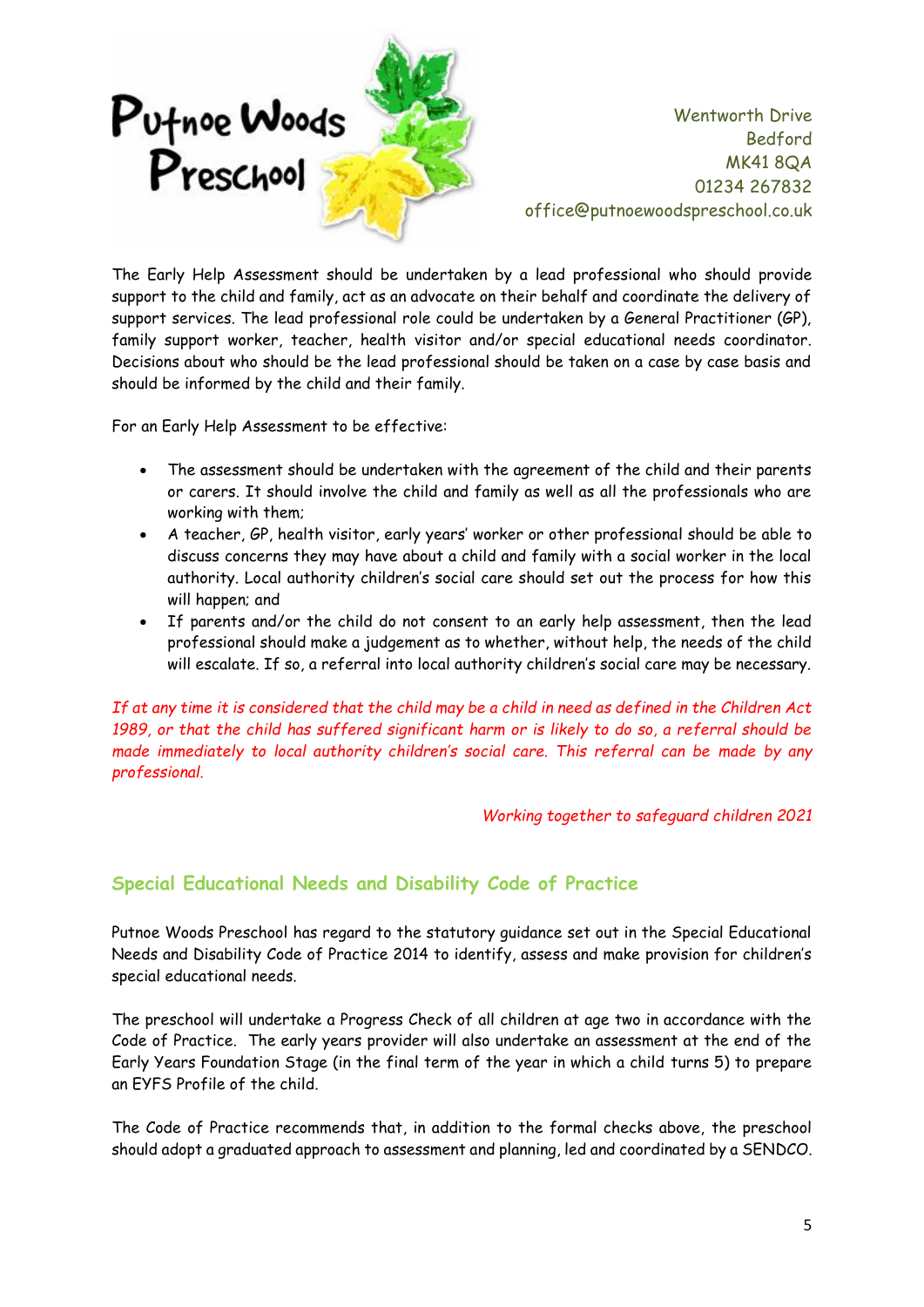

Good practice of working together with parents, and the observation and monitoring of children's individual progress, will help identify any child with special educational needs or disability. The preschool has identified a member of staff as a SENDCO who will work alongside parents to assess the child's strengths and plan for future support.

The SENDCO will ensure that appropriate records are kept according to the Code of Practice.

### **Stage 1**

Where a practitioner or SENDCO identifies a child with a High/Low Incidence need, the preschool will assess and record those needs and provide a number of key actions to help the child. As part of this process the preschool will consult with parents and seek any additional information from external professionals. The targets for the child, any teaching strategies or changes to provision are set out in an Individual Education Plan (IEP). The plan will be continually under review in consultation with the child and his/her parent(s). This stage will involve a cycle of assess, plan, do and review in increasing detail, with increasing frequency, to identify the best ways of securing and maintaining progress. These review meetings are held every 6 weeks.

### **Stage 2**

This is where a practitioner or SENDCO, in consultation with the child's parents, decide external support services are required usually following a review of the IEP. The preschool will share its records on the child with those services so that they can advise on any IEP targets and appropriate strategies to help the child.

### **FUNDING**

We are able to provide extra support (1:1) for SEND children through extra funding available through Bedford Borough Council. This funding may be used to provide extra staffing or for resources or adaptations to improve access for children. This funding is capped by Bedford Borough which is set by the Department of Education to a maximum of 15 or 30 hours a week that a child is entitled to when they turn 3 years old and are eligible. Any additional hours that a child attends will be required to be paid for at a rate that supports 1:1 support.

We recognise our duty under the Equality Act 2010 to use a proportion of our budget to meet the needs. For example, buy blinds to control lighting conditions for a child with visual impairment.

# **Parent Partnership**

We will provide parents with the following: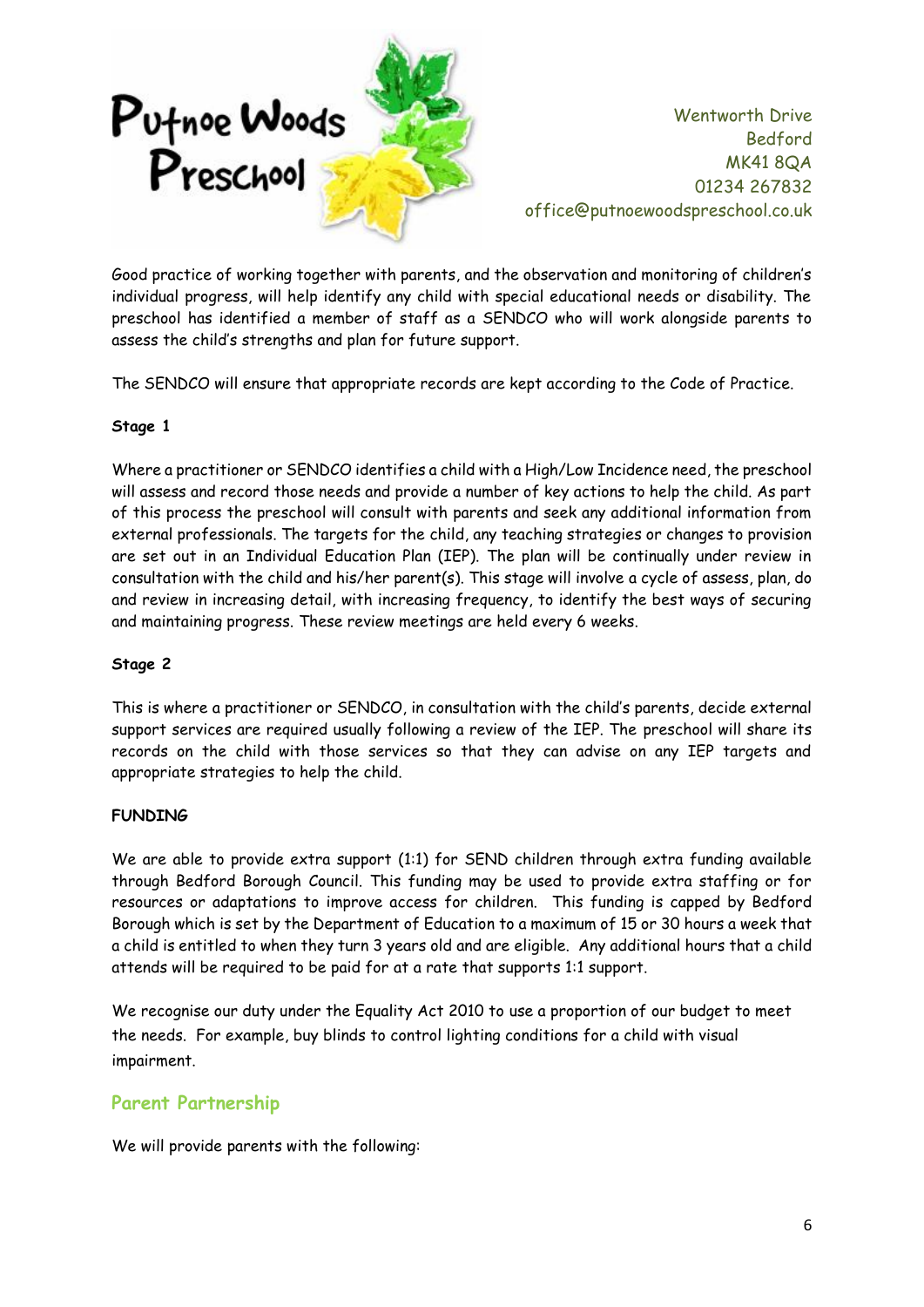

- An 'open door' policy. This means parents can approach the setting whenever they have a concern and time will be made for them
- Scheduled meetings for parents to meet and discuss their child's progress
- Information on local support groups and training workshops
- Keep parents involved and informed at every stage of their child's learning and development, and inviting them to all review meetings
- To value the contributions of parents on all levels, including their contributions towards short term plans and transitions, valuing their expert knowledge of their child

# **Educational Health Care Plan**

If the help given through an IEP is not sufficient to enable the child to progress satisfactorily, it may be necessary for the preschool, in consultation with the parents and any external agencies already involved, to request an EHC Plan. This will begin by assessing the child's developmental records and observations and liaising with the child`s parents and the Early Years Support Team. The LEAD SENDCO will make an initial request and name other agencies who are involved with the child. This plan will identify the child`s support network and actions and will play a large part in the transition to the school environment.

# **Transitions**

We have strong working relationships with our local primary schools through arranged visits and shared events, which help to build a sense of community. We feel that good transition procedures for children with special educational needs have a positive impact on the transition to school for all children.

Our transition procedures include:

- Supporting parents when deciding a suitable school
- Informing parents of the transition process
- Attending school visits with parents to familiarise the child with new environment
- Contacting the chosen school to set up meetings
- Meeting with other professionals prior to the child starting school e.g. SENDCOS, Learning Support teachers
- Being full and honest outlining all the child`s needs and the strategies already in place
- Inviting the school to the child`s last preschool meeting with regard to the EHC Plan/Individual Education Plans to discuss current targets and future ones
- Provide school with all information regarding the family.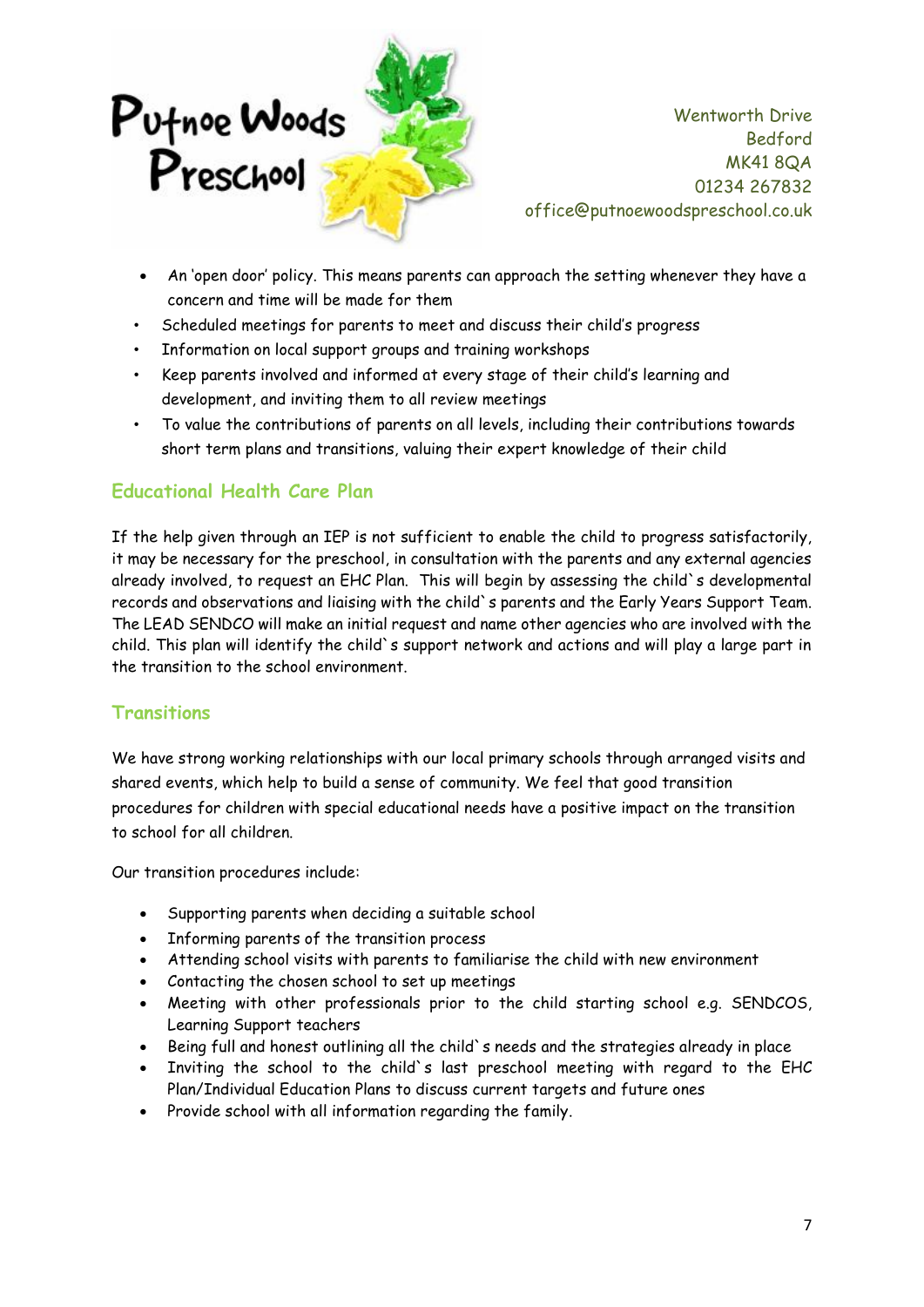

**This policy is in compliance with GDPR (General Data Protection Regulations) May 2018**

**Putnoe Woods Preschool is committed to safeguarding and promoting the welfare of children and young people, employees, students, volunteers, trustees and parents and expects all staff and volunteers to share this commitment.**

| Date of Policy: | Created By: |  |
|-----------------|-------------|--|
| September 2014  | Jo Skelton  |  |
|                 |             |  |

| <b>Review Date</b> | Reviewer                          | Amendments                                                                                                                                                                                      |
|--------------------|-----------------------------------|-------------------------------------------------------------------------------------------------------------------------------------------------------------------------------------------------|
| November 2018      | Caroline Statham (LEAD<br>SENDCO) | Updated policy in line<br>with current legislation,<br>role of SENDCO,<br>wording changed from<br>`special educational<br>needs and disabilities'<br>to `High/Low Incidence<br>needs, added new |
|                    |                                   | headings to SEND                                                                                                                                                                                |
|                    |                                   | Policy, changed named                                                                                                                                                                           |
|                    |                                   | SENDCO.                                                                                                                                                                                         |